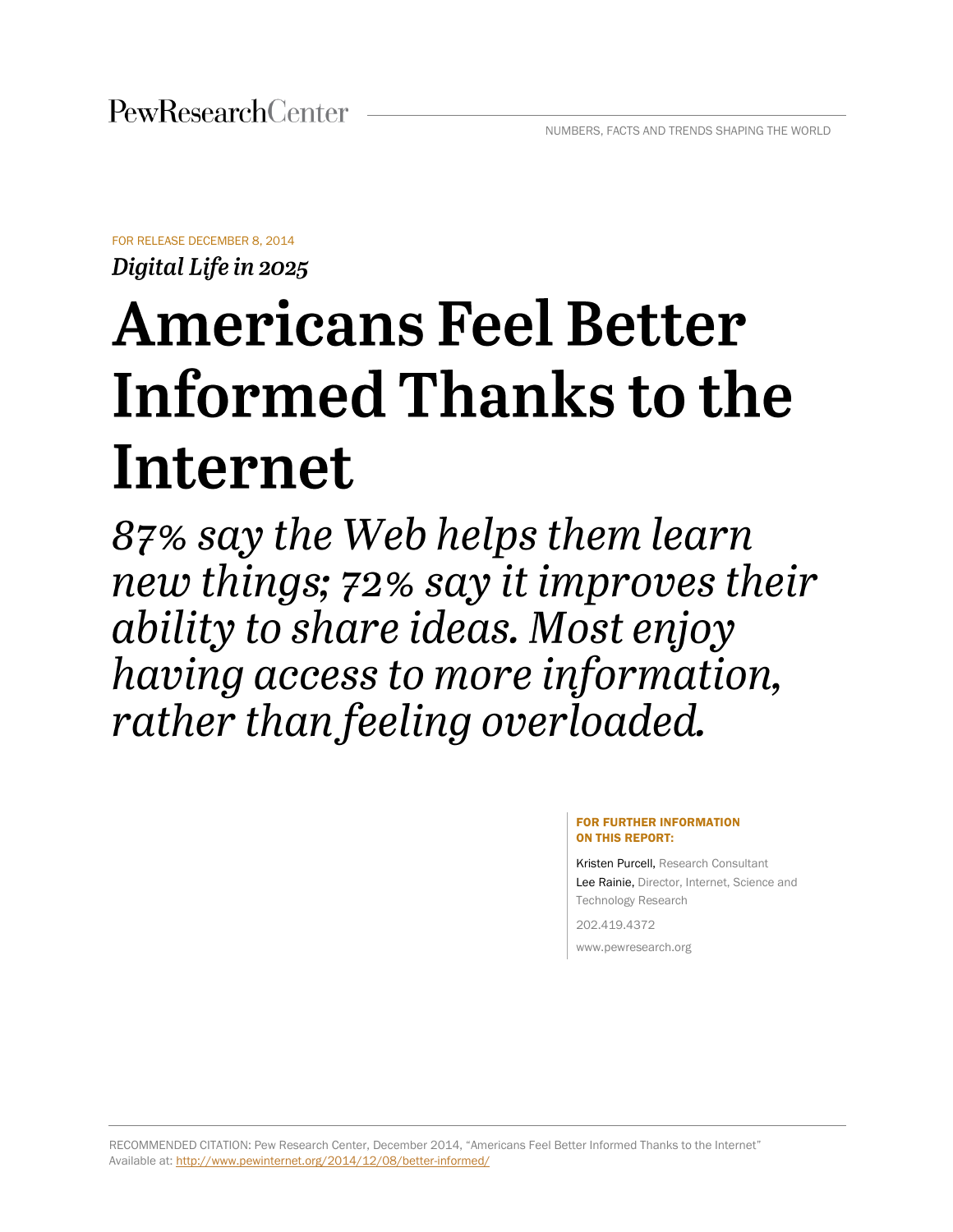# About this Report

This report is the latest in a sustained effort throughout 2014 by the Pew Research Center to mark the 25th anniversary of the creation of the World Wide Web by Sir Tim Berners-Lee (The Web at [25\)](http://www.pewinternet.org/packages/the-web-at-25/).

There are two parts to this sustained effort. One group of findings relates to the current state of the internet in American society. A **previous report** noted the growth in adoption of digital technologies since the mid-1990s. It also noted the overall positive views online Americans have about the role of the internet in their lives and in the broader society.

The other part of the research is a series of reports exploring the future of the internet and its potential social, political, and economic consequences. Those other reports can be found at [http://www.pewinternet.org/the-web-at-25/.](http://www.pewinternet.org/the-web-at-25/)

This report is a collaborative effort based on the input and analysis of the following individuals:

Kristen Purcell, *Research Consultant, Internet Project* Lee Rainie, *Director, Internet, Science and Technology Research*

# About the Pew Research Center

Pew Research Center is a nonpartisan fact tank that informs the public about the issues, attitudes and trends shaping America and the world. It does not take policy positions. It conducts public opinion polling, demographic research, media content analysis and other empirical social science research. The center studies U.S. politics and policy views; media and journalism; internet and technology; religion and public life; Hispanic trends; global attitudes and U.S. social and demographic trends. All of the center's reports are available at [www.pewresearch.org.](http://www.pewresearch.org/) Pew Research Center is a subsidiary of The Pew Charitable Trusts.

© Pew Research Center 2014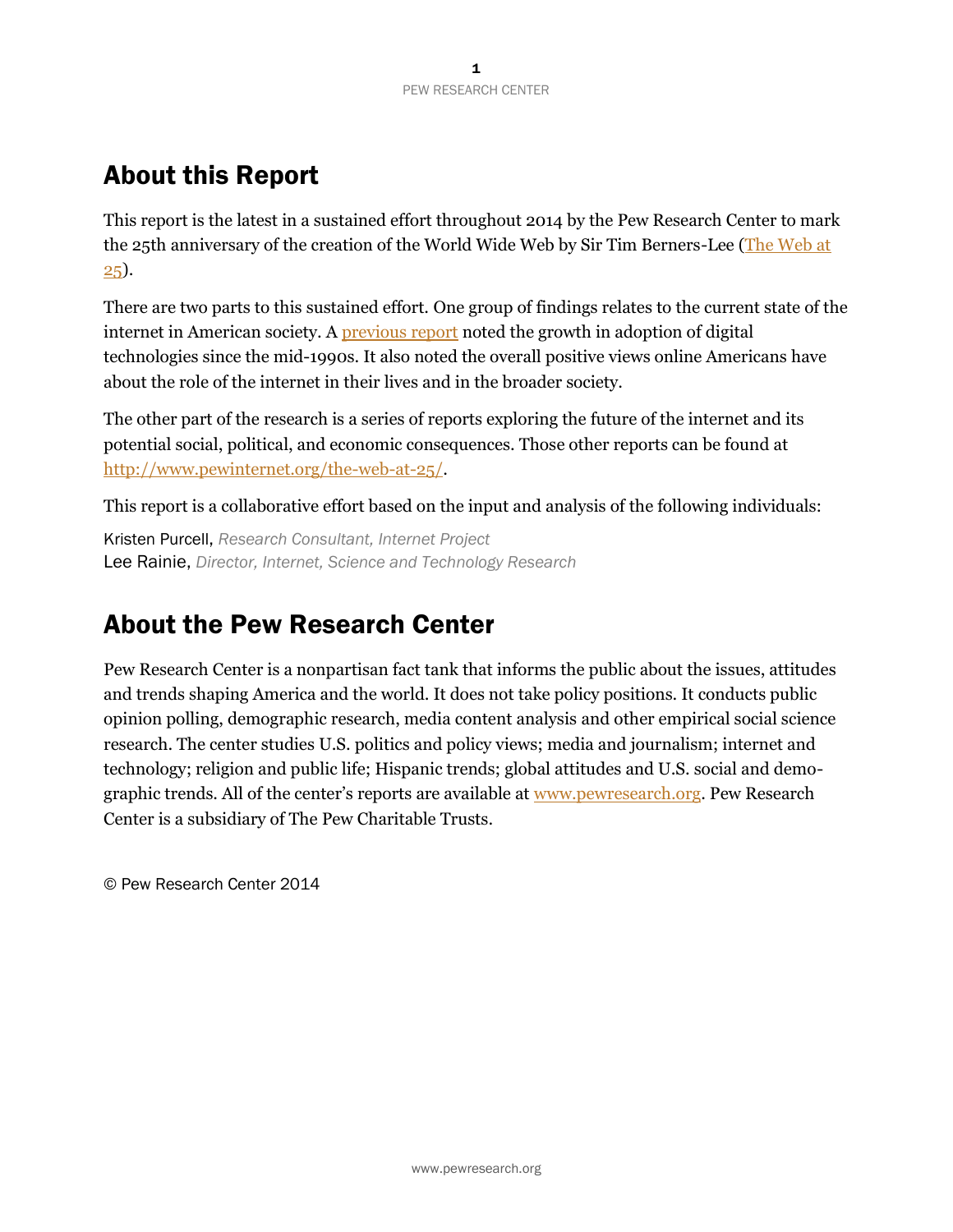# Summary of Findings

Rather than crushing them with too much information and making it hard to find useful material,

most Americans say the internet and cell phones have brought benefits in learning, sharing and diversifying the flow of information into their lives. A new survey by the Pew Research Center finds that the vast majority of Americans believe their use of the web helps them learn new things, stay better informed on topics that matter to them, and increases their capacity to share ideas and creations with others.

These generally positive attitudes are buttressed by the view that people like having so much information at their fingertips, rather than feeling information overload. Moreover, this positive judgment extends to the broader culture. Most believe that average Americans and U.S. students are better informed than in the past.

The survey of 1,066 internet users shows that **87% of** 

# Internet users say digital tech makes them better informed than 5 years ago

*% of internet users who say the internet and cell phones helps them be better informed about …* 



PEW RESEARCH CENTER

**online adults say the internet and cell phones have improved their ability to learn new things**, including 53% who say it has improved this "a lot." 1 Internet users under age 50,

<sup>1</sup> The most current findings of the Pew Research Center are that 89% of American adults use the internet.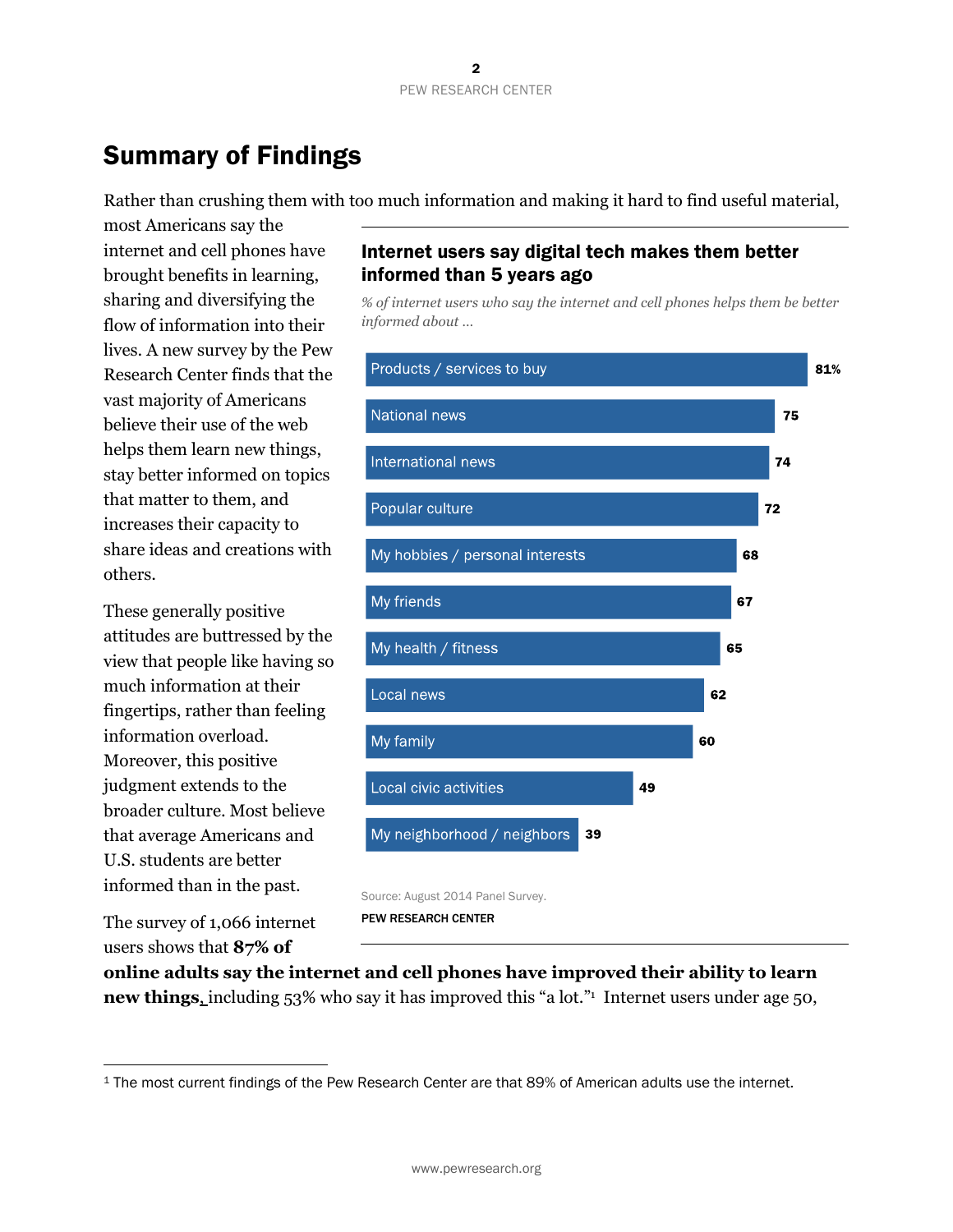those in higher income households, and those with higher educational attainment are especially likely to say the internet and cell phones help them "a lot" when it comes to learning new things.

Asked if they enjoy having so much information at their fingertips or if they feel overloaded, **72% of internet users report they like having so much information**, while just 26% say they feel overloaded.

Online Americans especially highlight how the internet and cell phones have made them better informed about products and services available for sale, national and international news, and popular culture. Asked if their internet use affected their being better informed on these issues compared with five years ago:

**Products and services:** 81% of online Americans report their internet and cell phone use has made them better informed about products and services today than they were five years ago.

**News:** Substantial majorities also feel better informed about national news (75%), international news (74%), and pop culture (72%) because of these tools.

**Friends:** 67% of online adults say they are better informed about friends than they were five years ago, and 60% feel they know more about family.

**Civic and community life:** Fewer internet users say these tools have made them better informed about …

- Civic and government activities in their community—49% say they feel better informed thanks to digital technology
- Their neighborhood and neighbors—39% say they feel better informed because of their use of digital tools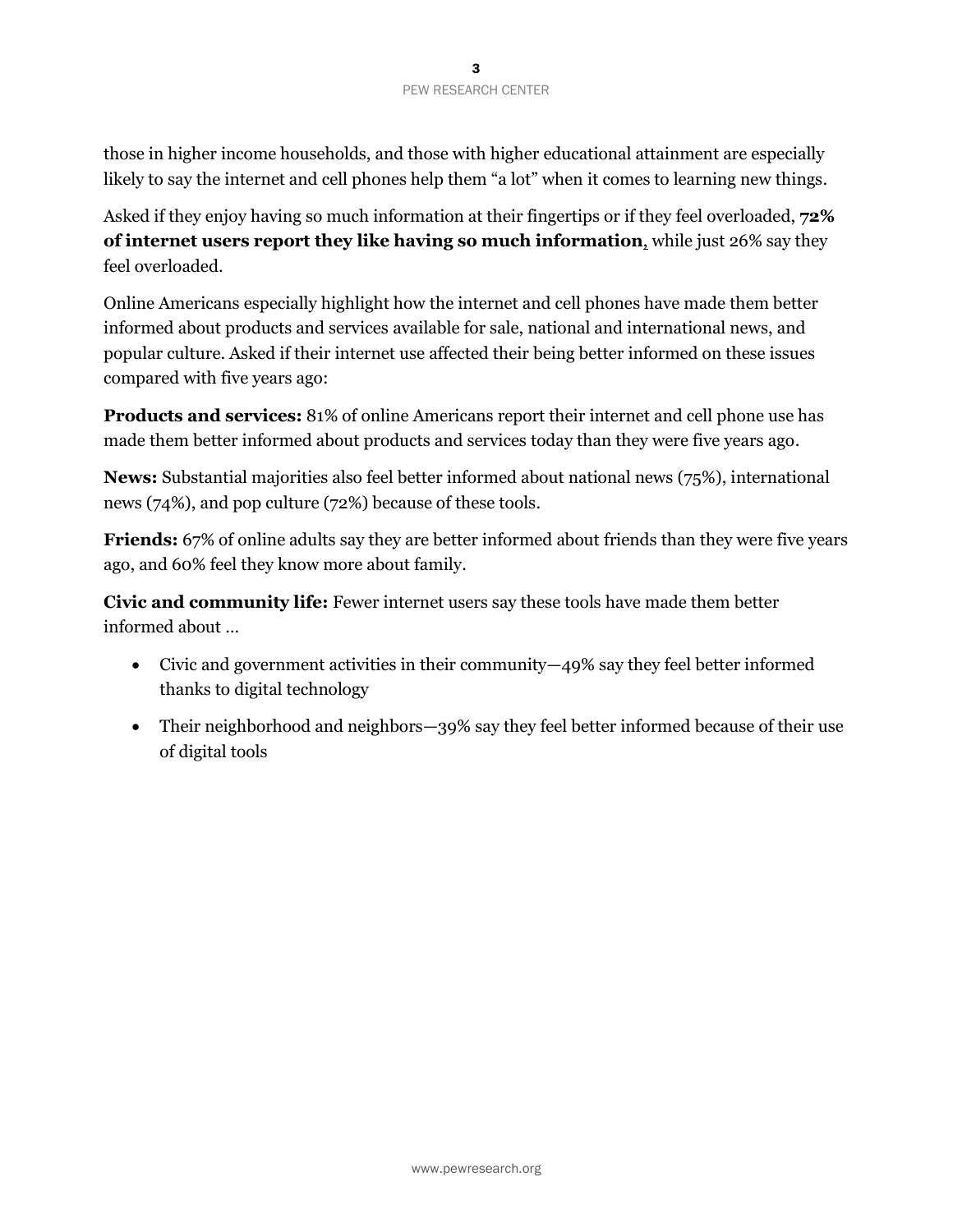#### 4 PEW RESEARCH CENTER

**Sharing ideas:** In addition, 72% of internet users say digital technologies have improved their ability to share their ideas and creations with others. These figures have risen since 2006, when we found that 55% of online adults felt the internet improved their ability to share their ideas and creations. It is likely that a major contributor to the increase in this measurement is the rise of social networking sites, which were not heavily in use in in

# Rising share feel digital technology helps their ability to share their ideas and creations

*% of internet users who say digital technology helps …*



PEW RESEARCH CENTER

2006. Social networking sites are used by more than two-thirds of those who go online now.

**Average Americans and students are better informed:** Overall, internet users believe that both the average American and the average student today are better informed thanks to the internet.

- 76% of online adults say access to the internet has made *average Americans* better informed, while just 8% saying it has made them less well-informed
- 77% of adult internet users say the internet has made *today's students* better informed, with just 8% saying it has made them less well-informed

Perhaps surprisingly in both cases, internet users under age 30 are less likely to believe the internet is making average Americans or today's students better informed. Instead, they are more likely than their older counterparts to say the internet has had no real impact—19% of young adults say so, compared with 9% percent of those ages 30 and older.

## About This Survey

The analysis in this report is based on an online probability survey conducted September 12-18, 2014 among a sample of 1,066 adult internet users, 18 years of age or older. The survey was conducted in English by the GfK Group using KnowledgePanel, its nationally representative online research panel. Sampling error for the total sample of 1,066 respondents is plus or minus 3.3 percentage points at the 95% level of confidence. For more information on the GfK Privacy Panel, please see the Methods section at the end of this report.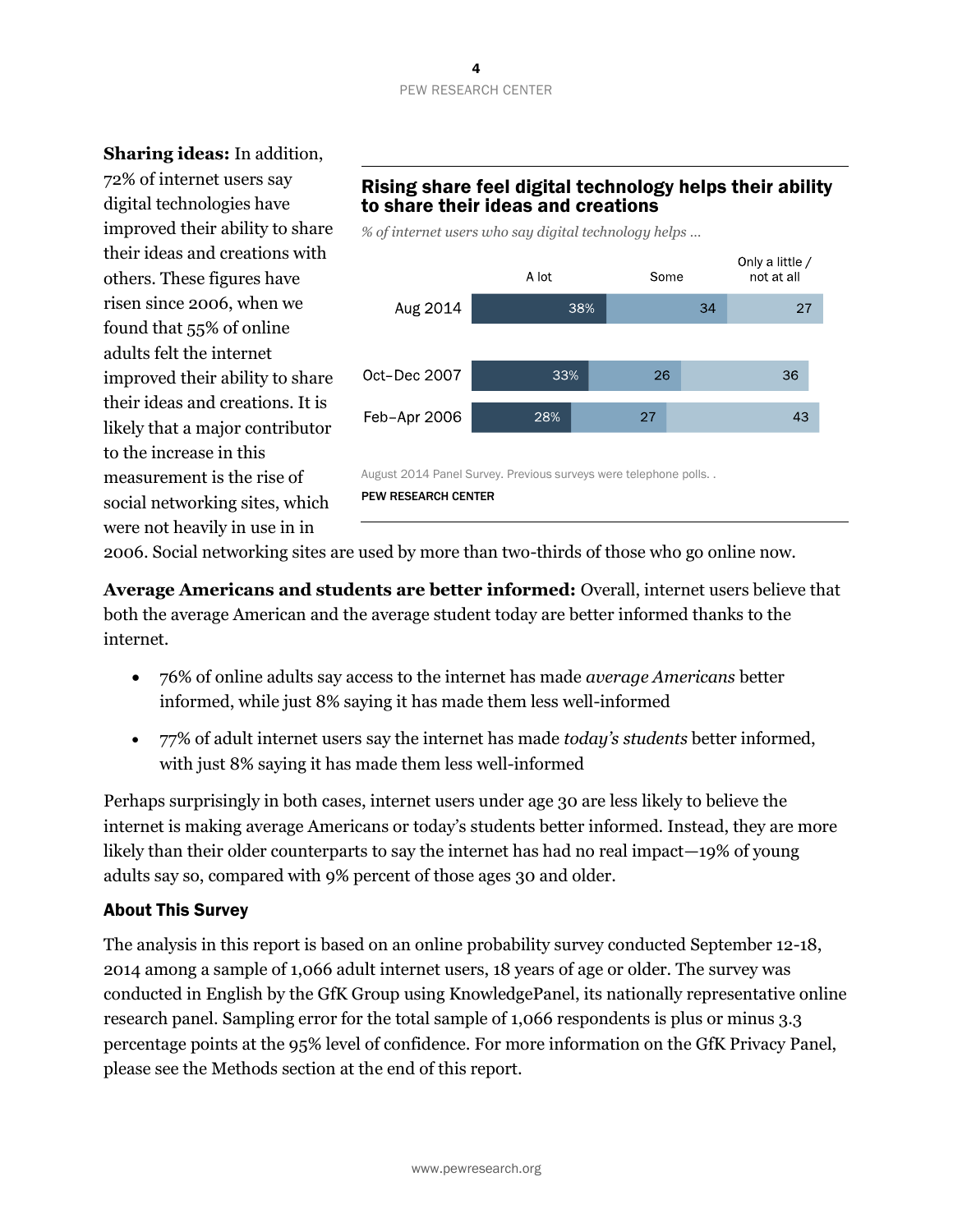# More information Yields More Learning and Sharing

Information is exploding and most digitally-connected Americans think that has brought benefits to them personally and to the broader culture, despite the ceaseless flow of [commentary about](https://www.google.com/webhp?sourceid=chrome-instant&ion=1&espv=2&ie=UTF-8#q=information+overload&tbm=nws)  [information overload.](https://www.google.com/webhp?sourceid=chrome-instant&ion=1&espv=2&ie=UTF-8#q=information+overload&tbm=nws)

It is not easy to figure out exactly how much material flows into and out of people's lives, but there is no doubt that there is much more than the not-so-distant past. [One elaborate study](http://www.marshall.usc.edu/faculty/centers/ctm/research/how-much-media) projected that by 2015, Americans will consume 1.7 trillion hours of traditional and digital media. That is an average of 15.5 hours of media per person per day of 30 different kinds of media in video, print, audio, and gaming formats and allows for lots of multi-tasking. That projection came after watching 5% growth per year in the amount of information and media in people's lives between 2008 and 2013. That work built on previous scholarship showing that the average American in

2008 was processing over [100,500 words per day](http://hmi.ucsd.edu/pdf/HMI_2009_ConsumerReport_Dec9_2009.pdf) in [various formats](http://hmi.ucsd.edu/pdf/HMI_2009_ConsumerReport_Dec9_2009.pdf)—a 140% [increase from 1980.](http://hmi.ucsd.edu/pdf/HMI_2009_ConsumerReport_Dec9_2009.pdf)

Over the years, the Pew Research Center has asked internet users a variety of questions about the role of the internet in their lives and the impact their internet use has had on key aspects of their lives. This report focuses on the issue: Do the internet and cell phones help people learn new things and feel better informed? And does this outweigh any possible feelings of information overload?

# How much, if at all, have the internet and cell phones improved your ability to learn new things?





A large majority (87%) of American adult internet users say the internet has improved their ability to learn new things. This figure includes just over half (53%) who say it has improved their ability to learn new things "a lot" and 34% who say it has improved this "somewhat." Just 13% see the internet and cell phones having little or no impact in this area.

Americans' appreciation for digital technology's impact on their learning capacity has been relatively steady since Pew Research Center began measuring it in 2000. Even in those earlier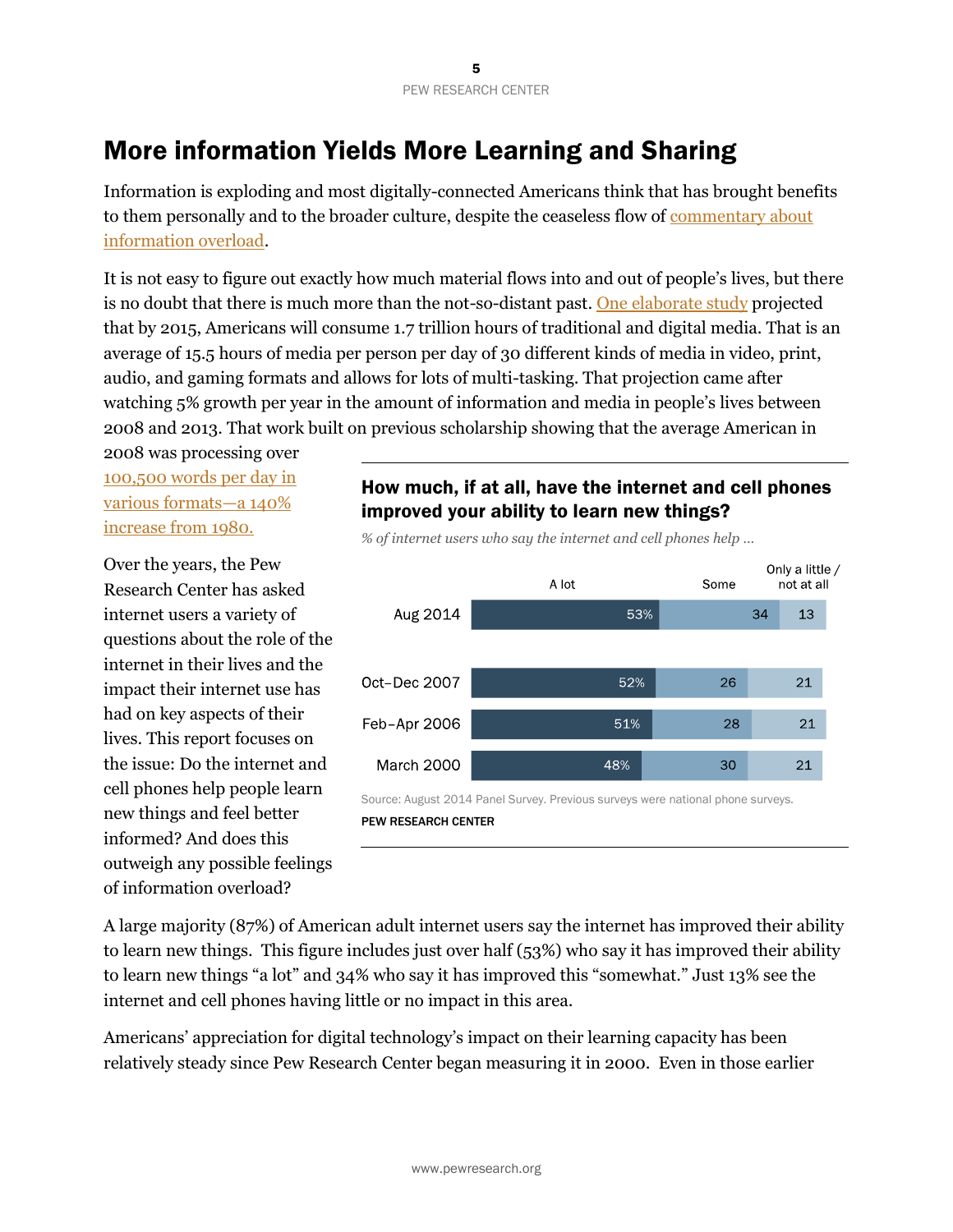days of internet adoption, before smartphones became the norm, 78% of adult internet users felt the internet had an impact on their ability to learn new things, including about half (48%) who said it improved this "a lot."

Among today's web users, those under age 50 are more likely than internet users age 50 and older (61% v. 44%) to feel the internet and cell phones have improved their ability to learn new things "a lot." The oldest internet users (ages 65 or older) are the least likely to perceive an impact in this area, with 19% saying the internet and cell phones have improved their ability to learn new things

"only a little" or "not at all."

Along with younger adult internet users, those living in higher income households are also more likely to see these technologies having an impact on their ability to learn new things. Six in ten (59%) web users living in households with incomes of \$75,000 or more say the internet and cell phones have improved their ability to learn "a lot," a figure that drops to 44% among those in households with incomes below \$30,000.

An internet user's education level is also related to their perceptions of the internet's impact in this area, with adults at the higher end of the educational spectrum reporting

# Better off and better educated Americans are more likely to say the internet helps their ability to learn new things

*% of internet users who say the internet helps them learn …*



Source: August 2014 Panel Survey PEW RESEARCH CENTER

more of an impact than those in the lower end. Online Americans who have attended or graduated from college are more likely than those who have not (60% v. 43%) to say the internet and cell phones improve "a lot" their ability to learn new things.

# Most say average Americans and students are better informed because of their internet use

In addition to seeing an impact on their own ability to learn, large majorities of adult internet users believe both the "average American" and "today's students" are better informed because of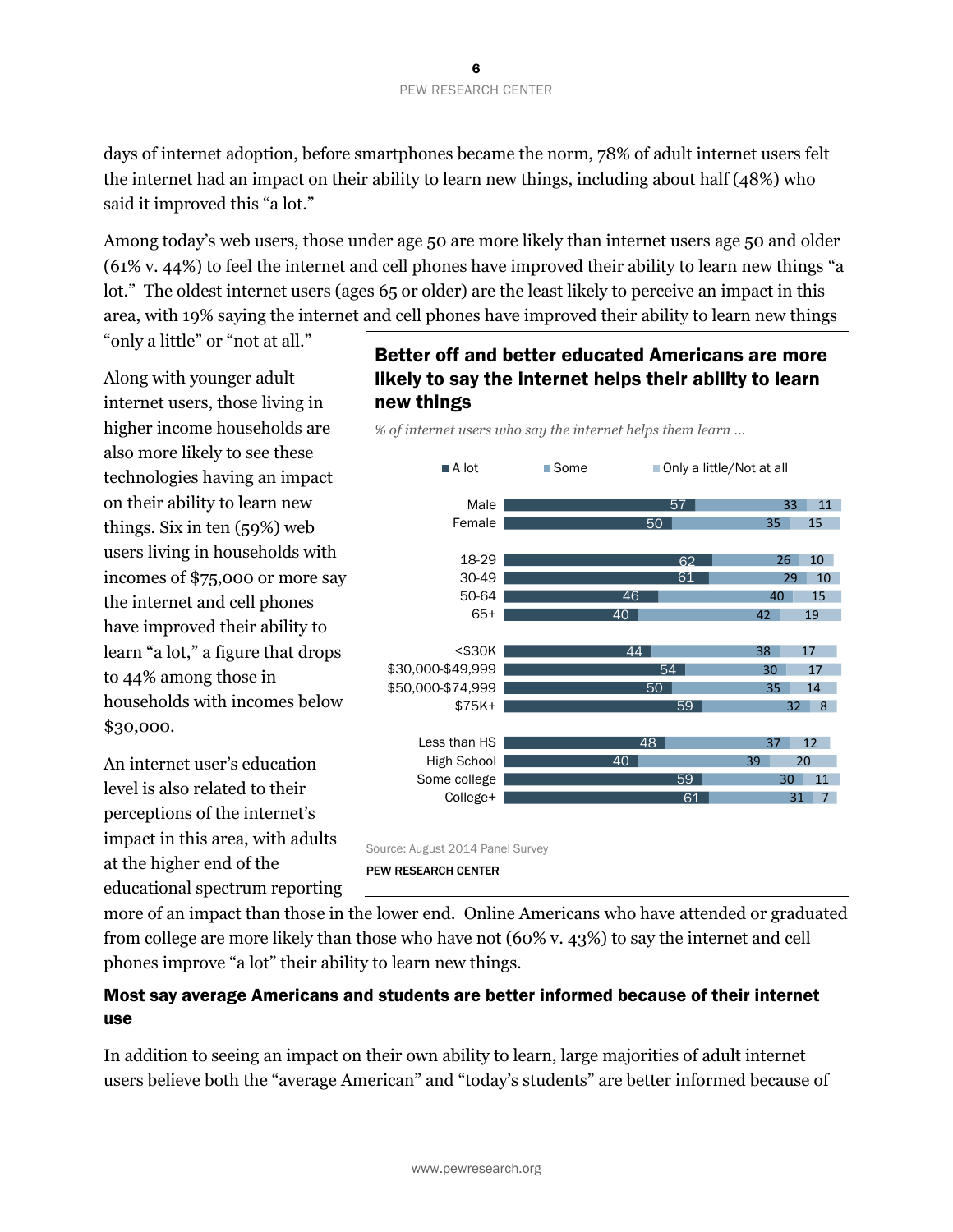the internet. Three-quarters of online adults (76%) say access to the internet has made average Americans better informed, while just 8% say it has made average citizens less well-informed. The remainder say the internet has made no difference.

Likewise, when asked if the internet has made today's students better informed or less wellinformed, 77% of web users say they are better informed. Again, just 8% say the internet has made today's students less well-informed and the remainder see no impact.



# Interestingly enough, some of the heaviest users of the internet are *less likely* to believe that other Americans are benefiting from internet use. Younger adult internet users (those ages 18-29) are the *least* likely to believe the internet is making average Americans (66%) or today's students (67%) better informed, and instead are more likely than their older counterparts to say the internet has no real impact. About one in five young online adults say the internet has had no real

Asked about the internet's impact on how well-informed average Americans are, those at the two ends of the educational spectrum differ slightly from those in the middle. On this question, those who have graduated from high school are more likely than both those who have not graduated from high school and those who have graduated from college to say the internet has made average

impact on how well-informed average Americans (23%) or today's students (19%) are.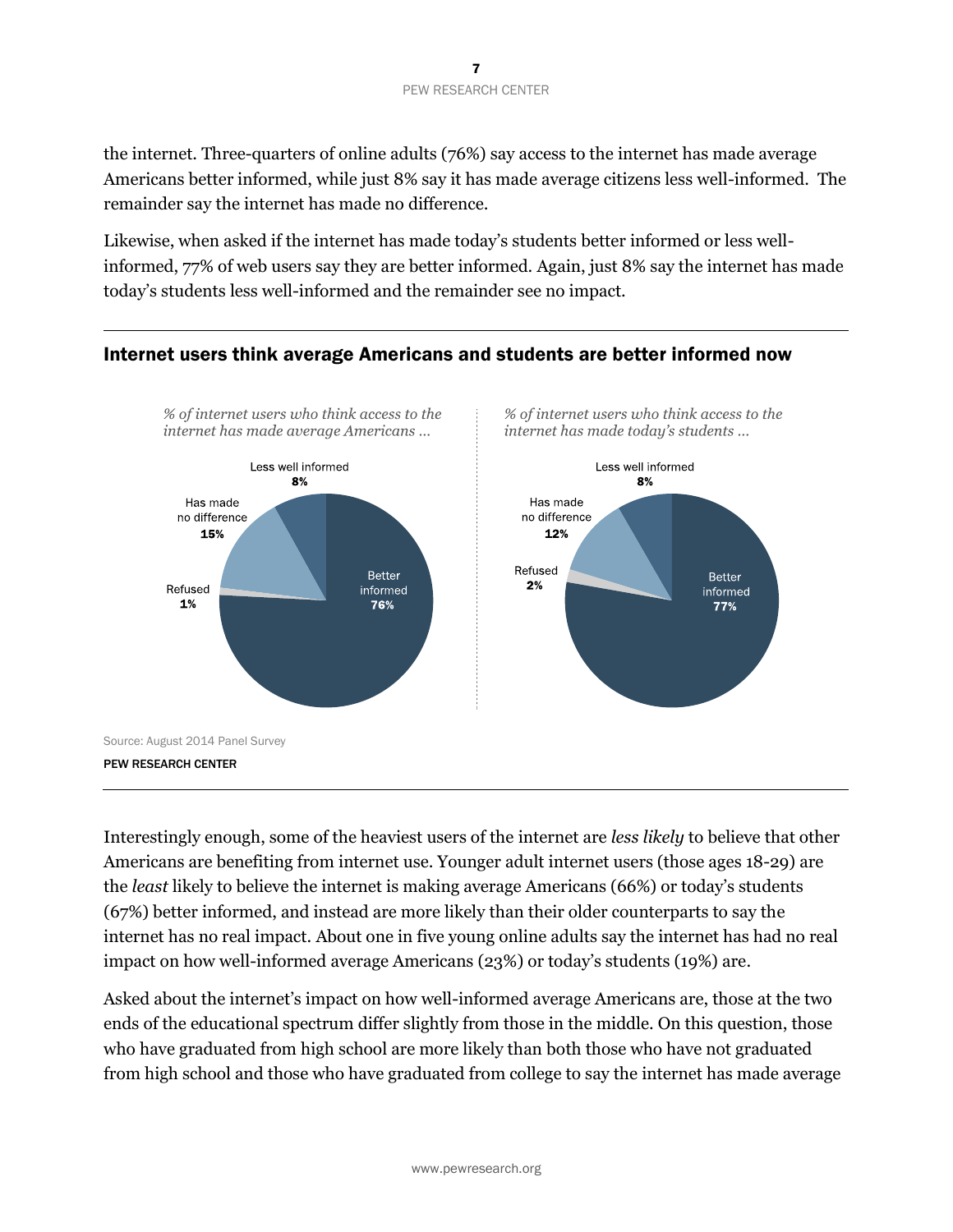#### 8 PEW RESEARCH CENTER

Americans better informed (81% v. 66% and 72% respectively). These differences disappear when asking about the internet's impact on today's students.

## The internet helps people feel better informed about some faraway topics such as global news, but it has less impact on people feeling better informed on things closer to home

To gauge the perceived impact of the internet in different topic areas, internet users were asked to think about being informed now on key issues, compared with five years ago: Did their use of the internet and cell phones make them better informed about each of 12 specific topics? Results reveal widely varying perceptions of how much impact the internet is having on respondents' knowledge levels in different areas.

Generally, respondents report digital technologies have made them better informed about topics further away or more removed from them personally, such as national news, international news, pop culture, and products and services to purchase. Topics that are more local, microlocal or personal in nature, including family, friends, local news, their health, local civic and government activities, and one's own neighbors or

# Internet users say digital tech makes them better informed than 5 years ago

*% of internet users who say the internet and cells phones helps them be better informed about …* 



Source: August 2014 Panel Survey.

PEW RESEARCH CENTER

neighborhood, tend to reveal less perceived impact.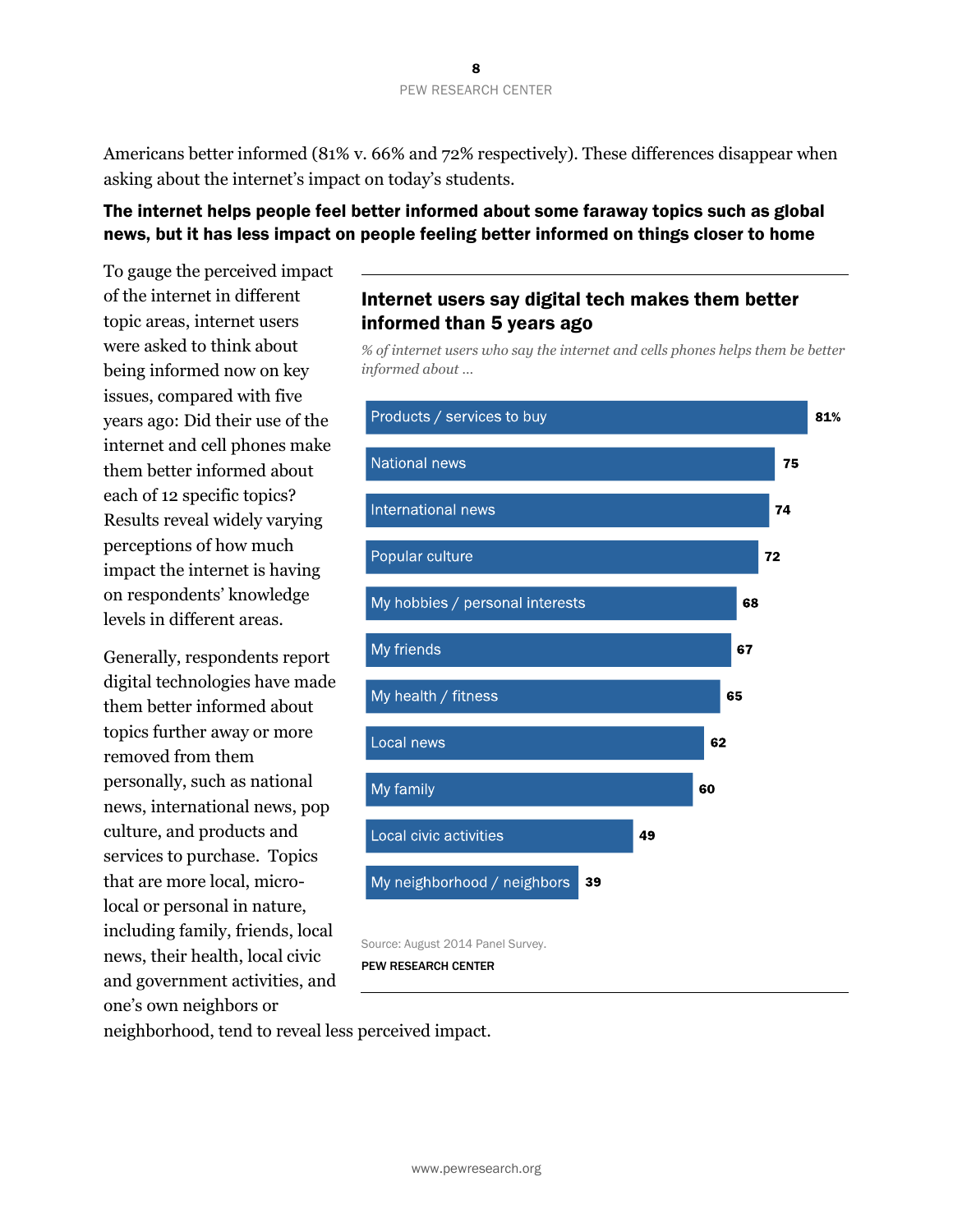Of the 12 topics in our survey, the highest percentage of respondents say the internet has made them better informed about products and services to purchase, with 81% of internet users saying they know more than they did in this area five years ago. This is followed by national news (75%), international news (74%) and pop culture (72%). By comparison, about half as many internet users say the internet has made them better informed about their neighborhood and neighbors  $(39\%).$ 

Each of the 12 topics is examined in detail below.

#### *Products and services to buy*

Overall, 81% of adult internet users say their use of the internet and cell phones has made them better informed about products and services to buy than was the case five years ago. Internet users ages 65 and older are the least likely to report this is the case when compared with all other age groups. In addition, internet users who have not graduated from high school are less likely than those with higher educational attainment to feel better informed about products and services as a result of using the internet and cell phones.

#### *National news*

Overall, 75% of internet users say their use of the internet and cell phones has made them better informed about national news today than they were five years ago. This figure is slightly higher among internet users under age 50 when compared with those ages 50 and older (78% v. 70%). Internet users in the highest income households—those with annual household incomes of \$75,000 or greater—are also slightly more likely than other adults (80% v. 71%) to say using digital technology has made them better informed about national news.

#### *International news*

International news elicits responses and demographic patterns similar to those found for national news. Overall, 74% of internet users say their use of the internet and cell phones has made them better informed in this area compared with five years ago. This figure is slightly higher among internet users under age 50 when compared with those ages 50 and older (78% v. 70%). Higher income internet users (\$75,000 or higher annual household income) are slightly more likely than other adults (81% v. 70%) to perceive their internet and cell phone use making them better informed about international news.

In the case of international news, educational differences also emerge, with web users who have been to college slightly more likely than those who have not been to college to say digital technology has made them better informed about what is happening in the world than they were five years ago (79% v. 68%).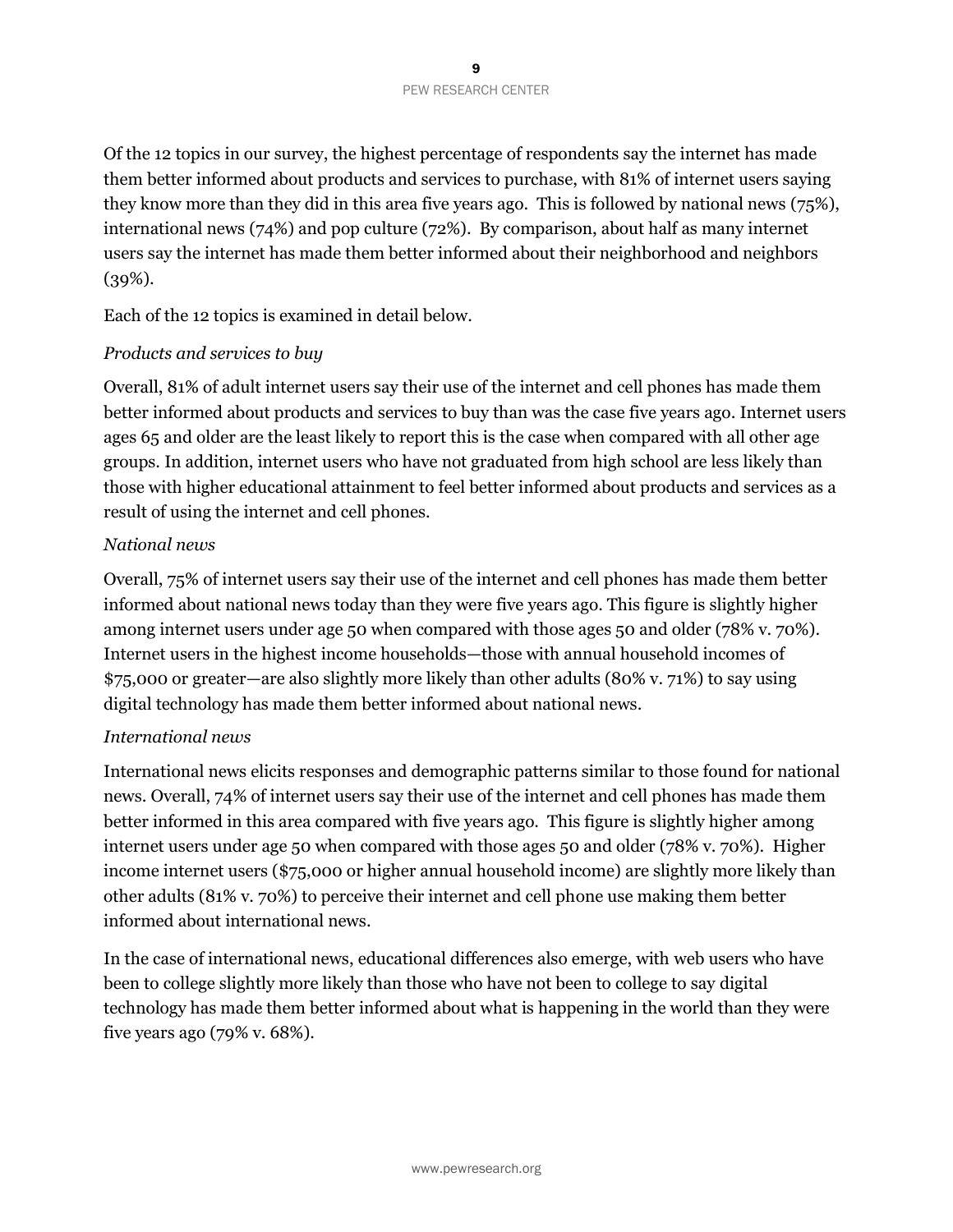## *Pop culture*

Asked if the internet and cell phones have made them better informed about pop culture than they were five years ago, 72% of adult internet users say yes. Age is a key factor on this front, with 18-29 year-old internet users the most likely to say digital technology has made them better informed about pop culture.

#### *Personal hobbies and interests*

Age is again a factor in whether respondents feel their use of the internet and cell phones has made them better informed about their personal hobbies and interests. Overall, 68% of internet users say this is the case, but that figure is lower among those ages 65 and older (56%) than it is among internet users ages 18- 29 (78%), 30-49 (69%) and 50-64 (65%).

## Younger adults say the internet has made them more aware of pop culture

*% who say their use of the internet and cell phones has made them better informed about pop culture*



#### *Friends*

When it comes to the impact of digital

technology on their knowledge about people close to them, more internet users say they are better informed today about friends (67%) than say they are better informed about family (60%). More female than male internet users (70% v. 63%) say the internet and cell phones have made them better informed about their friends. Internet users under age 50 are also more likely than those ages 50 and older to say they feel better informed about their friends (71% v. 62%). These age differences disappear when asking about their knowledge of family.

## *Health and fitness*

Overall, two-thirds of internet users (65%) say they are better informed about health and fitness today than they were five years because of their internet and cell phone use.

The survey included a second question about health information which indicates similar impact in this area. Asked how much, if at all, digital technologies have improved their ability to get information about health and healthcare, 44% say these technologies have helped "a lot" and another 35% say they have helped "somewhat." Just 20% say the internet and cell phones have had little or no impact on their ability to get health information.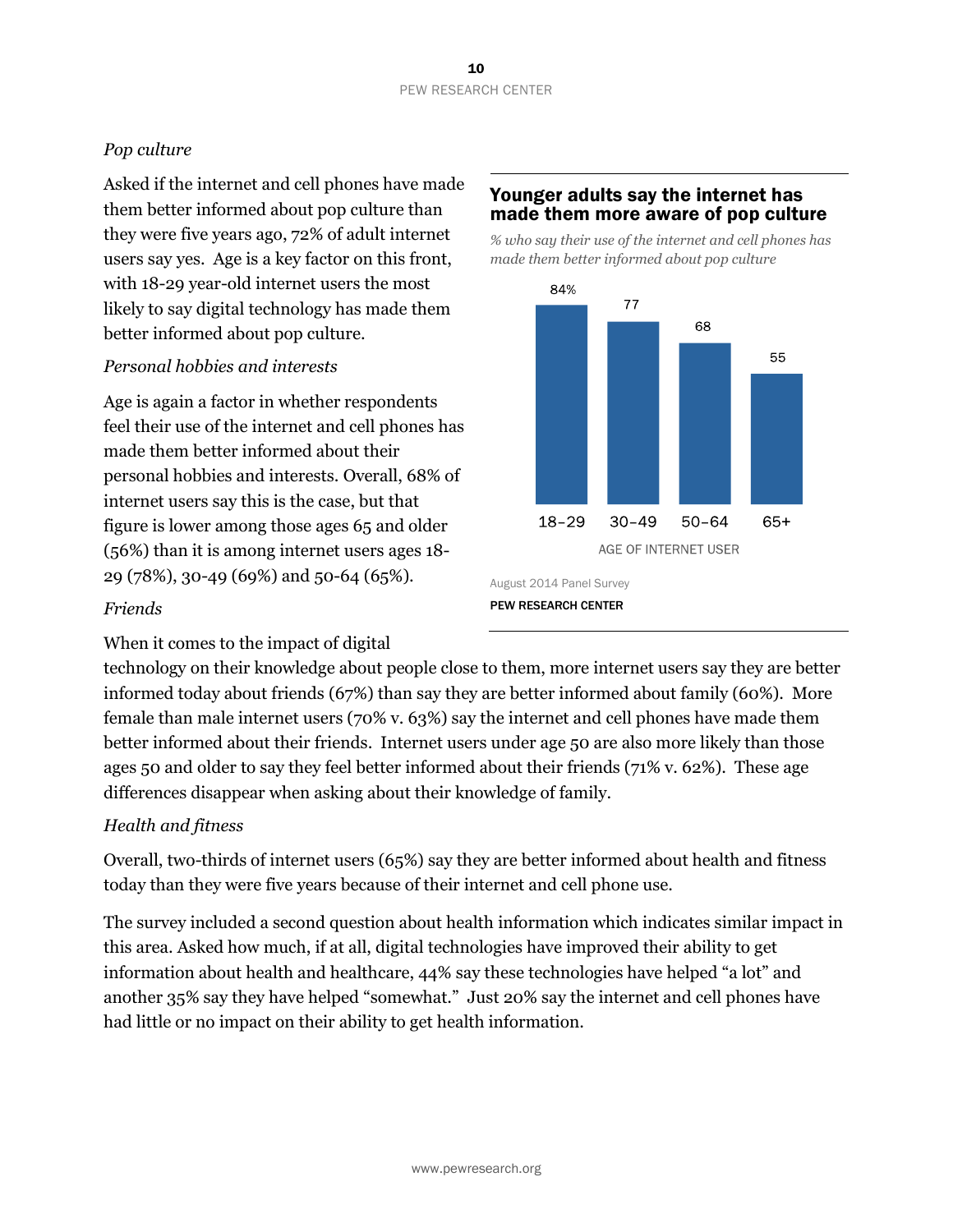These figures are relatively consistent across all demographic subgroups, with the exception of the lowest income internet users. Among web users living in households with an annual income below \$30,000, almost one-third (31%) say digital technologies have helped "only a little" or "not at all" in this area, the highest percentage of any demographic subgroup to report little to no impact.

A March 2000 survey posed a similar question to internet users—"How much, if at all, has the internet improved the way you get information about healthcare?" At that time, far fewer internet users saw this relatively new technology having a significant impact on the way they got their health information. In 2000, just 13% of internet users saw the internet improving this "a lot" and just 12% saw the internet improving it "somewhat." Fully half (49%) of internet users at the time said the internet had no impact at all on how they gathered information about healthcare.

#### *Local news*

About six in ten internet users (62%) say their internet and cell phone use has made them better informed about local news than they were five years ago.

#### *Family*

As noted above, more internet users say the internet and cell phones have made them better informed about friends today (67%) than say they are better informed about family (60%). As was the case when asking about friends, more female than male internet users say the internet and cell phones have made them better informed about their family (65% v. 56%).

## *Civic life and government activities in your community*

Results for this item are similar to those found when asking about local news. About half of internet users (49%) say their internet and cell phone use has made them better informed about civic life and government activities in their community.

#### *Neighborhood and neighbors*

This micro-local level elicits the least perceived impact among respondents. Just 39% overall say their internet and cell phone use makes them better informed today about their neighbors and neighborhood than was the case five years ago. Responses to this item vary across several demographics, including gender, race/ethnicity and age. Women and internet users under age 50 are all slightly more likely than their counterparts to report feeling better informed about their neighborhood and neighbors thanks to their cell phone and internet use.

## Most do not feel the explosion of information is overwhelming

With the vast amount of information available online about all of these different topics, a common question is whether internet users like having so much information or feel overwhelmed by it. Responses show that a majority of internet users (72%) enjoy having so much information at their fingertips, while just 26% find it overwhelming. Women are slightly more likely than men to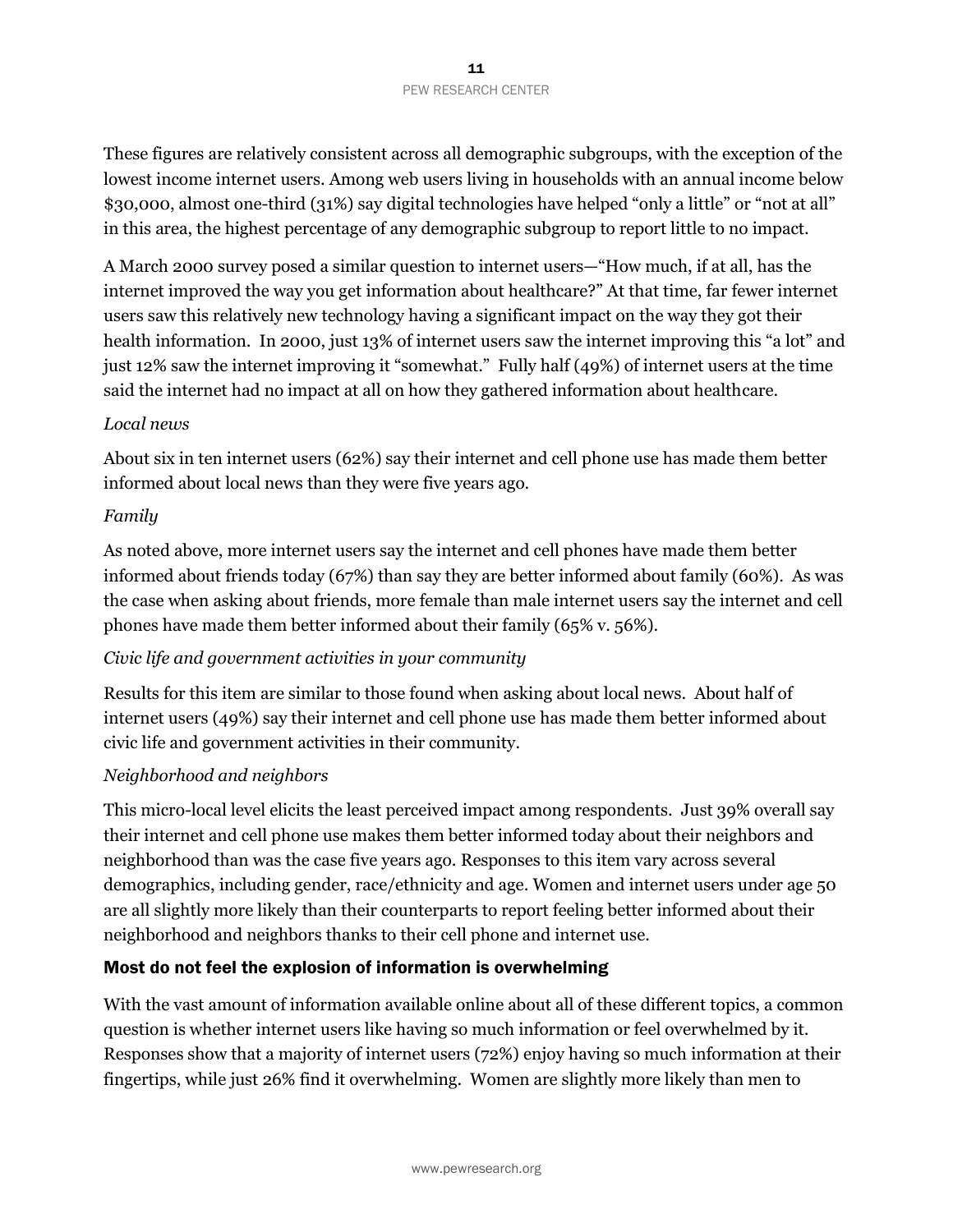report feeling overwhelmed (30% v. 21%), as are internet users ages 50 and older when compared with those ages 18-49 (30% v. 22%). Still, across all demographic subgroups, large majorities report that they like having so much information available.

These figures have remained relatively constant since the Pew Research Center began asking this question in 2000.

### It's not just about learning—it's also about sharing. Most people say the internet helps.

The internet and cell phones have not just impacted individuals' abilities to learn new things, they have also had an effect on their ability to share ideas. Asked how much digital technology has improved their ability to share ideas and creations with others, 38% of online Americans say these technologies have improved this "a lot" and another 34% say they have improved it "somewhat."



Among internet users, those under age 50 are more likely to say this when compared with those ages 50 and older (47% v. 28%).

The same question was asked of internet users in 2006 and 2007 in telephone surveys, and responses show the perceived impact of the internet on sharing ideas and creations growing steadily over time.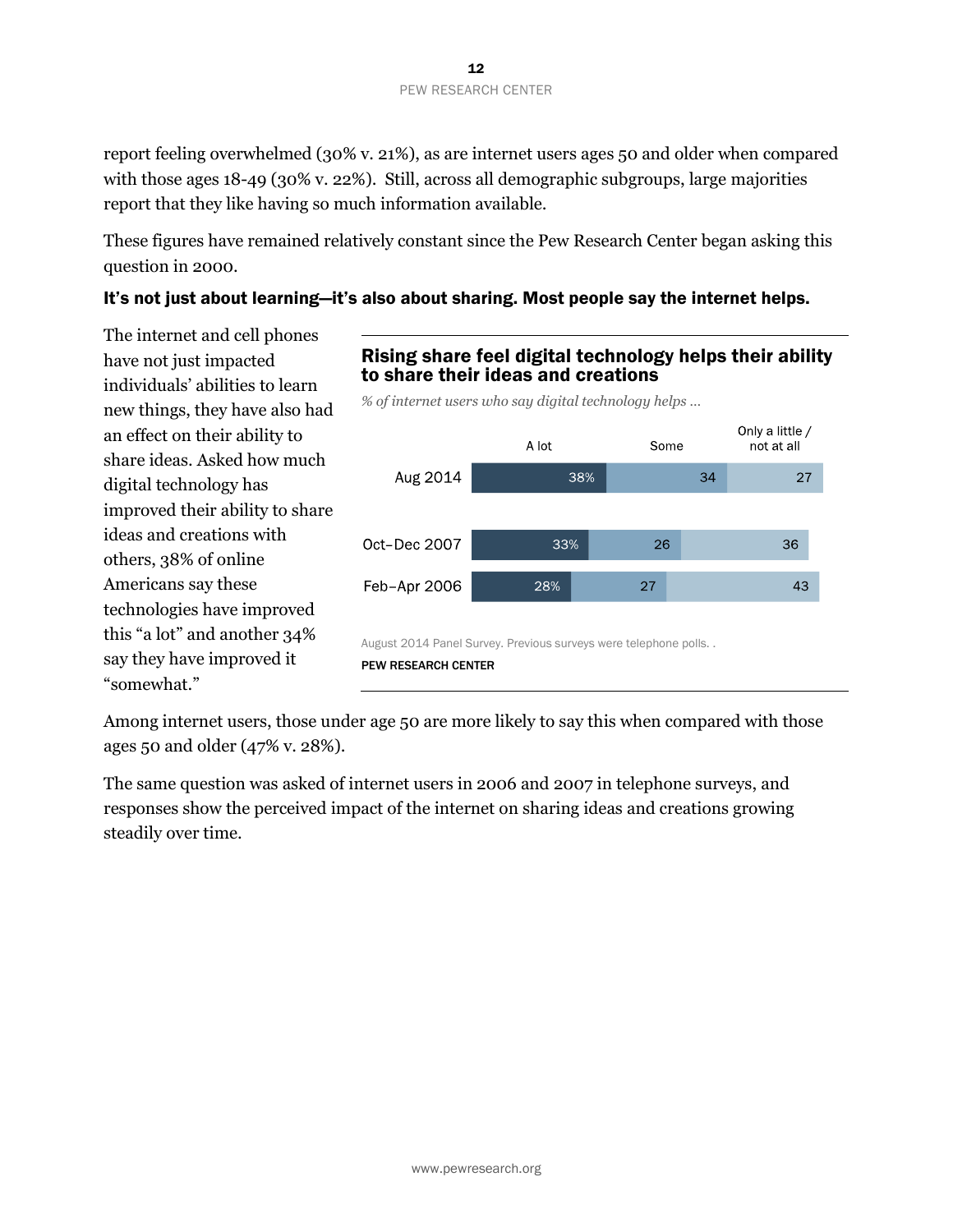# Survey questions

**Q28** How much, if at all, have the internet and cell phones improved your ability to learn new things?

| A lot         | 53% |
|---------------|-----|
| Some          | 34% |
| Only a little | 8%  |
| Not at all    | 5%  |

**Q29** How much, if at all, have the internet and cell phones improved your ability to share your ideas and creations with others?

|               | Current | Oct. '07 | April '06 |
|---------------|---------|----------|-----------|
| A lot         | 38%     | 33%      | 28%       |
| Some          | 34%     | 26%      | 27%       |
| Only a little | 15%     | 15%      | 16%       |
| Not at all    | 12%     | 21%      | 27%       |
| Refused/DK *  |         | 6%       | 1%        |

**Q32** How much, if at all, have the internet and cell phones improved your ability to find ways to get information about health and health care?

| A lot         | 44% |
|---------------|-----|
| Some          | 35% |
| Only a little | 12% |
| Not at all    | 7%  |

Q33 Some people say they feel overloaded with too much information these days. Others say they like having so much information available. Which best describes you?

|                                   | Aug '14 | Aug '13 | Dec '07 | April '06 |
|-----------------------------------|---------|---------|---------|-----------|
| I feel overloaded                 | 26%     | 18      |         |           |
| I like having so much information | 72%     | 79      | 69      | 67        |
| Refused/DK                        | 2%      |         |         |           |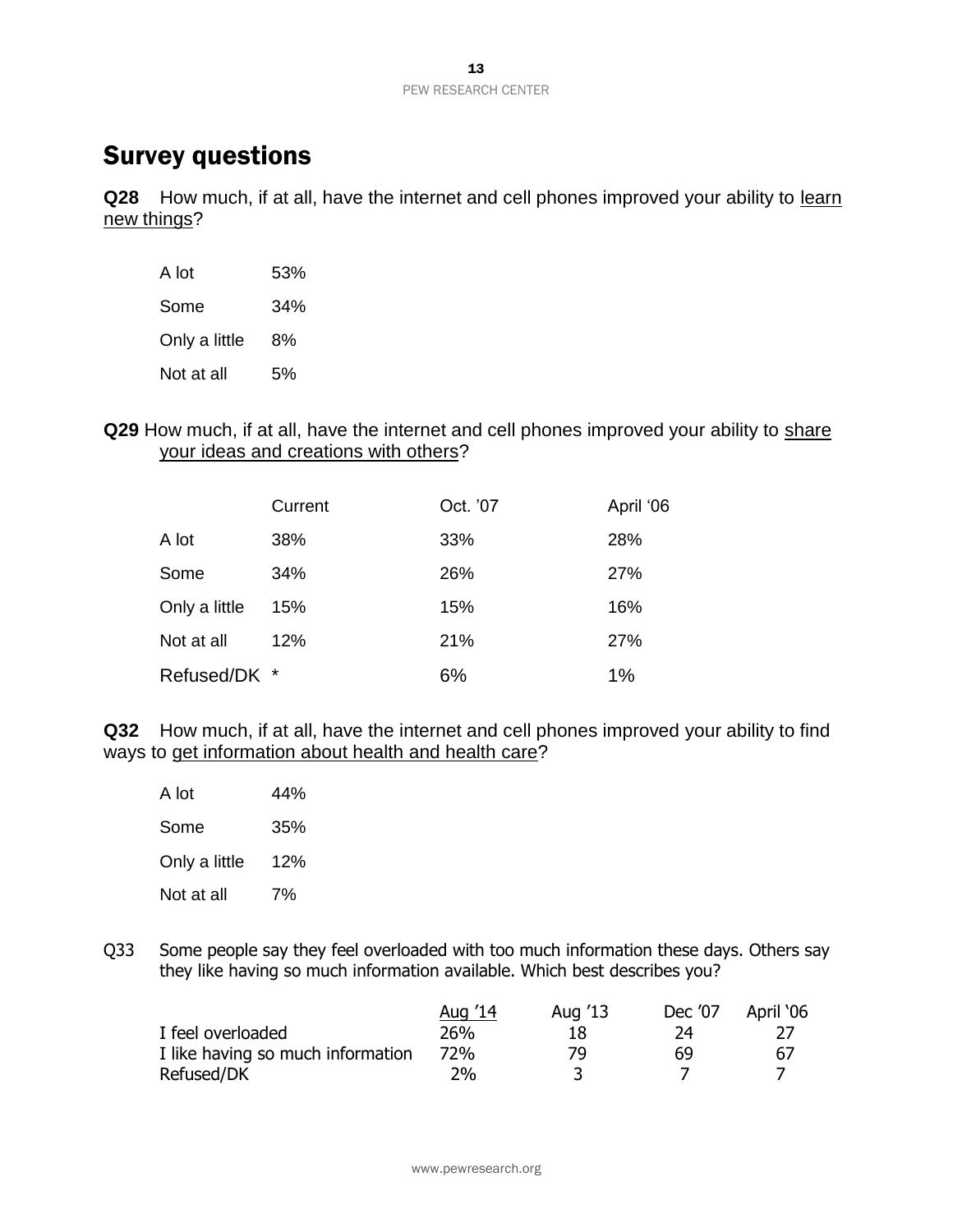#### 14 PEW RESEARCH CENTER

Q34 We'd now like you to think about all the ways that the internet connects you to information. Compared with five years ago, would you say that you are better informed on the following topics because of your use of the internet and cell phones, or not?

|    |                                                           | Better informed because of<br>tech, compared w/ 5 yrs. ago | Not better<br>informed | Ref/DK                                     |
|----|-----------------------------------------------------------|------------------------------------------------------------|------------------------|--------------------------------------------|
| a. | local news                                                | 62%                                                        | 36%                    | 2%                                         |
| b. | national news                                             | 75                                                         | 23                     |                                            |
| c. | international news                                        | 74                                                         | 23                     | $\begin{array}{c} 2 \\ 3 \\ 3 \end{array}$ |
| d. | your neighborhood and<br>your neighbors                   | 39                                                         | 58                     |                                            |
| е. | your family                                               | 60                                                         | 37                     | $\overline{2}$                             |
| f. | your friends                                              | 67                                                         | 31                     | $\frac{3}{2}$                              |
| g. | the hobbies and personal<br>interests you have            | 68                                                         | 30                     |                                            |
| h. | your health and fitness                                   | 65                                                         | 32                     | 3                                          |
|    | civic life and government<br>activities in your community | 49                                                         | 49                     | $\overline{2}$                             |
| j. | popular culture such as movies,<br>music, and books       | 72                                                         | 26                     | $\overline{2}$                             |
| k. | products and services to buy                              | 81                                                         | 17                     | 2                                          |

Q35 Do you think access to the internet has made average Americans …

| Better informed                   | 76%   |
|-----------------------------------|-------|
| Less well-informed                | 8%    |
| Has not made much of a difference | 15%   |
| Refused/DK                        | $1\%$ |

Q36 Thinking specifically about America's students: Has access to the internet made today's students:

| Better informed                   | 77% |
|-----------------------------------|-----|
| Less well-informed                | 8%  |
| Has not made much of a difference | 12% |
| Refused/DK                        | 2%  |